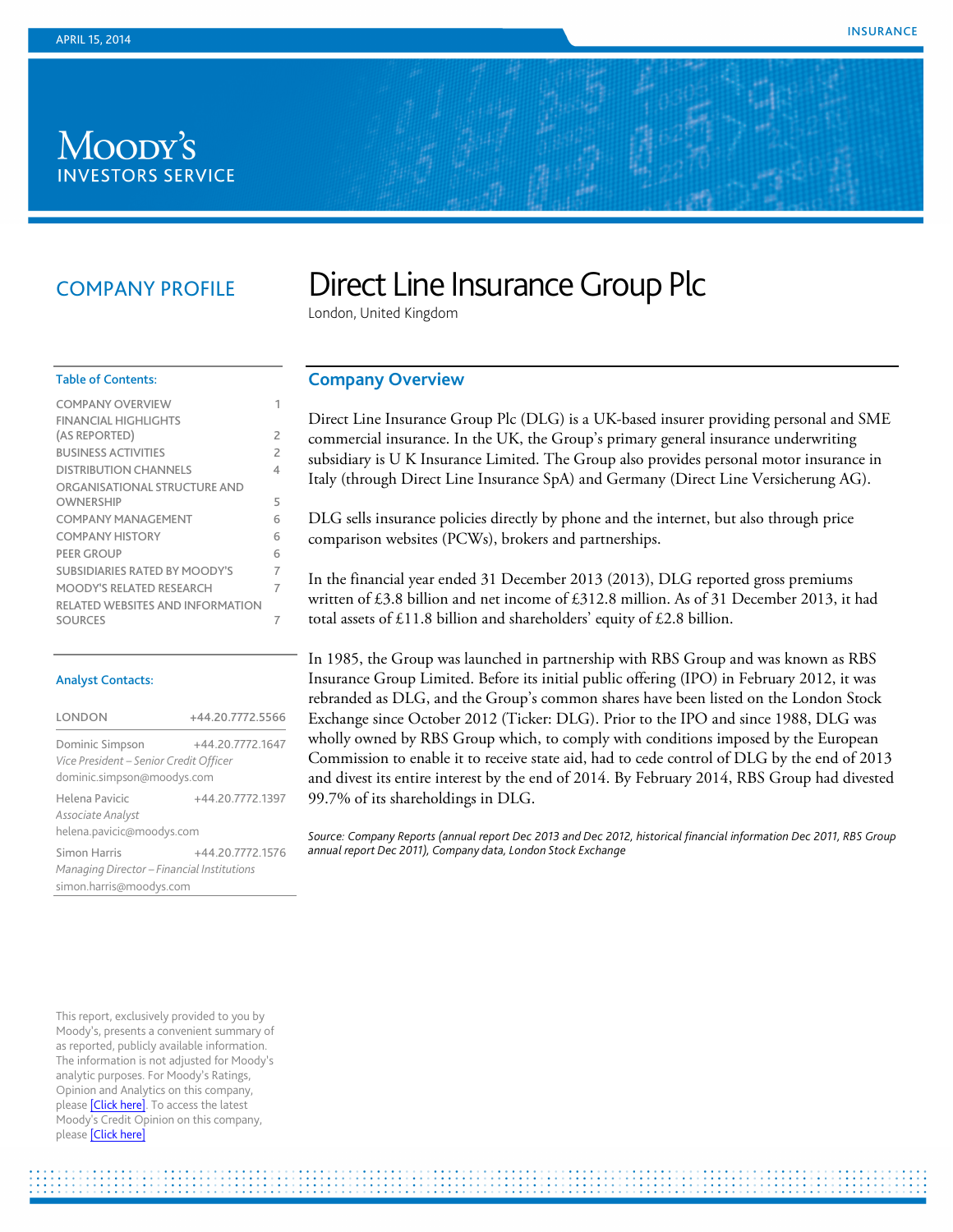#### <span id="page-1-0"></span>**Financial Highlights (as Reported)**

*Note: The financials presented below are those reported by the Group and are not adjusted for Moody's analytic purposes. For Moody's generated ratios on Direct Line Insurance Group Plc, please see < [Direct Line](https://www.moodys.com/credit-ratings/Direct-Line-Insurance-Group-plc-credit-rating-823134660)  Insurance Group Plc [page on moodys.com>](https://www.moodys.com/credit-ratings/Direct-Line-Insurance-Group-plc-credit-rating-823134660).*

| <b>EXHIBIT 1</b>                      |           |           |           |           |           |
|---------------------------------------|-----------|-----------|-----------|-----------|-----------|
| Latest Full-Year Results <sup>1</sup> |           |           |           |           |           |
| Direct Line Insurance Group Plc       |           |           |           |           |           |
| (in £ Million)                        | 31-Dec-13 | 31-Dec-12 | 31-Dec-11 | 31-Dec-10 | 31-Dec-09 |
| <b>Gross Premiums Written</b>         | 3,835     | 4,001     | 4,168     | 4,971     | 5,291     |
| Net Premiums Written <sup>2</sup>     | 3,462     | 3,675     | 3,898     | 4,792     | 5,089     |
| Net Income                            | 313       | 184       | 249       | (272)     | 133       |
| Loss Ratio (%)                        | 62.6      | 67.1      | 70.2      | 90.2      | 80.4      |
| Commission Ratio (%)                  | 11.2      | 9.1       | 10.1      | 8.9       | 7.5       |
| Expense Ratio (%)                     | 22.3      | 23.0      | 21.5      | 21.4      | 22.2      |
| Combined Ratio (%)                    | 96.1      | 99.2      | 101.8     | 120.5     | 110.1     |
| <b>Total Assets</b>                   | 11,788    | 12,698    | 13,770    | 13,817    | 13,186    |
| Total Debt <sup>3</sup>               | 542       | 878       | 318       | 327       | 285       |
| Shareholders' Equity                  | 2,790     | 2,832     | 3,871     | 3,482     | 3,581     |

Notes: 1) Based on consolidated figures

2) "Net Premiums Written" has been calculated by deducting "Reinsurance Premiums Ceded" from "Gross Premiums Written".

3) "Total Debt" includes "Subordinated Liabilities" and "Borrowings".

<span id="page-1-1"></span>*Source: Company Reports (annual report Dec 2013 and Dec 2012, historical financial information Dec 2011)*

#### **Business Activities**

DLG provides personal insurance and small and medium-sized enterprise (SME) commercial insurance. It operates through five key segments: Motor; Home; Rescue and Other Personal Lines; Commercial; and International. It also has a portfolio, which is in run-off, consisting of policies previously written through the personal broker channel and the Tesco business. In 2013, the largest contributor to the Group's gross premiums written was the Motor segment.

**Motor:** This segment provides personal car insurance in the UK against third-party liability, fire, theft, and accidental damage. Additionally, it provides motor legal protection, guaranteed hire car and protection for no-claims discount. These products are sold directly under the Direct Line, Churchill, Privilege and partnerships brands, and through PCWs. This segment is the largest contributor to the Group's gross premiums written, equating to  $37\%$ <sup>1</sup> in 2013.

**Home:** This segment provides home insurance in the UK that provides cover for buildings, contents, and personal possessions. Additionally, it provides family legal and home emergencies protection. These products are also sold directly under the Direct Line, Churchill, Privilege and partnerships brands as well as PCWs. This segment is the second largest contributor to the Group's gross premiums written, equating to 25% in 2013.

For research publications that reference Credit Ratings, please see the ratings tab on the issuer/entity page on **www.moodys.com** for the most updated Credit Rating Action information and rating history.

 <sup>1</sup> Throughout this section, such percentage are calculated excluding the Run-off segment.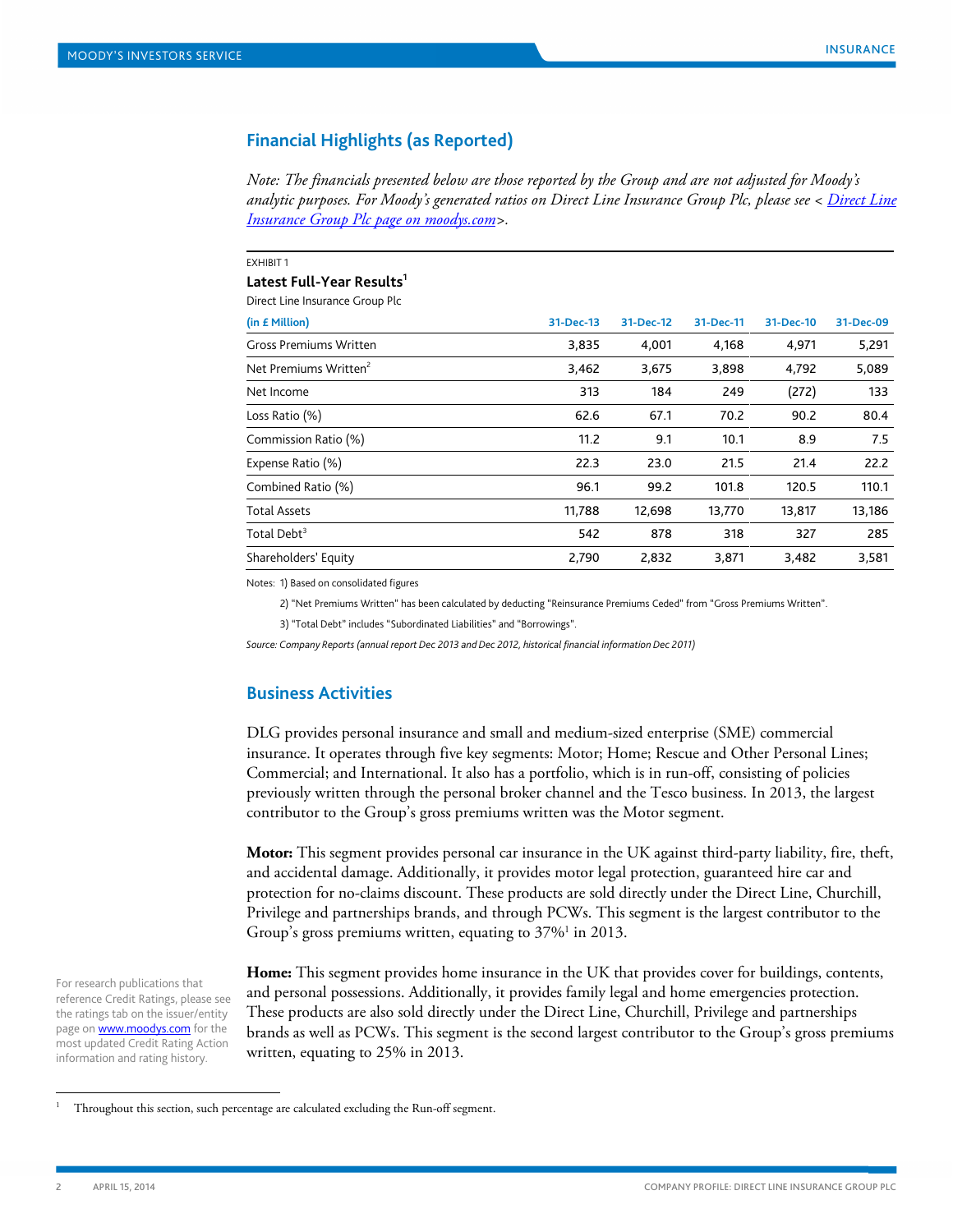**Rescue and Other Personal Lines:** This segment comprises rescue and recovery insurance products and other personal lines business, including travel, pet and creditor insurance. The rescue insurance policies range from basic roadside rescue to Europe-wide breakdown recovery service. The rescue and recovery insurance policies are sold either as standalone products under the Green Flag brand, as insurance add-ons to all DLG brands and certain partner motor policies, or as components of packaged bank accounts sold through the company's bank partnership channel. The other personal insurance lines are sold under the Direct Line, Churchill, Privilege and partnership brands. This segment accounted for 10% of the Group's gross premiums written in 2013.

**Commercial:** This segment provides commercial insurance for micro businesses and SMEs in the UK. Its products include commercial property, general liability, business interruption, personal accident and commercial motor insurance, and are sold under both the Group's own brands – NIG and Direct Line for Business – and through its partnerships with RBS Group and National Westminster Bank Plc. In 2013, this segment accounted for 12% of the Group's gross premiums written.

**International:** This segment offers primarily motor insurance to private customers in Italy and Germany. The products are sold under the Direct Line brand, through partnerships and PCWs. In 2013, this segment accounted for 16% of the Group's gross premiums written.

**Run-Off:** This segment comprises residual policies written through the NIG personal lines broker channel and Tesco Personal Finance (a 50:50 joint venture, between Tesco Plc and RBS Group, which was purchased by Tesco Plc in 2008). In November 2013, DLG sold its subsidiary Direct Line Life Insurance Company Limited to exit underwriting life insurance business.



*Source: Company Reports (annual report Dec 2013 and Dec 2012), Company data[, www.tescobank.com](http://www.tescobank.com/)*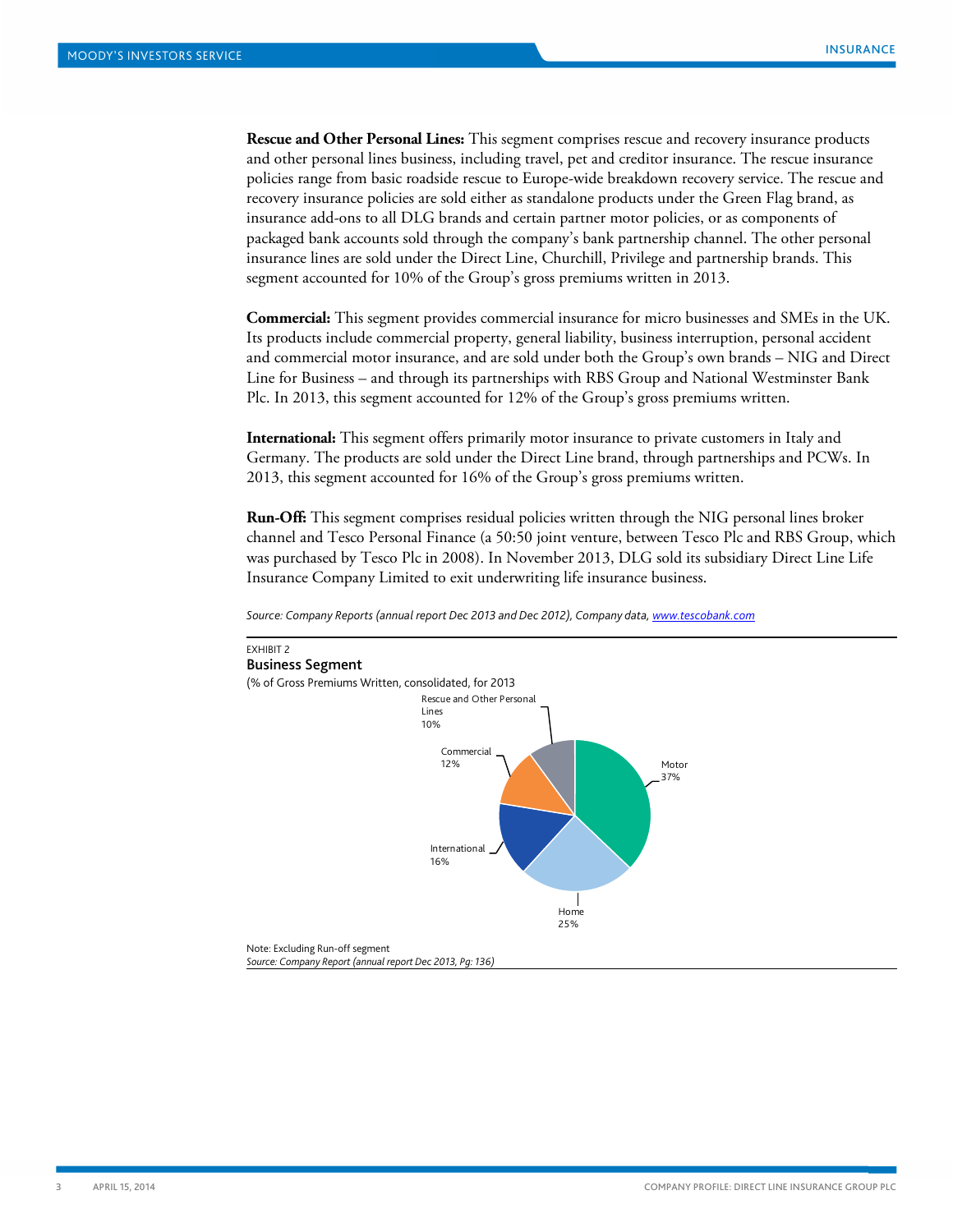#### EXHIBIT 3

#### **Direct Line Insurance Group Plc – Segment Details\***

|                                          | 2013  | 2012  | 2011  |
|------------------------------------------|-------|-------|-------|
| Gross Premiums Written (in £ Million)    |       |       |       |
| Motor                                    | 1,421 | 1,624 | 1,735 |
| Home                                     | 943   | 989   | 1,031 |
| Rescue and other personal lines          | 383   | 390   | 350   |
| Commercial                               | 475   | 436   | 439   |
| International                            | 605   | 553   | 570   |
| Consolidated*                            | 3,827 | 3,991 | 4,125 |
| Operating Profit / (Loss) (in £ Million) |       |       |       |
| Motor                                    | 348   | 262   | 255   |
| Home                                     | 106   | 93    | 112   |
| Rescue and other personal lines          | 47    | 84    | 63    |
| Commercial                               | 10    | 2     | (12)  |
| International                            | 17    | 20    | 4     |
| Consolidated*                            | 527   | 462   | 422   |
| Combined Ratio (in %)                    |       |       |       |
| Motor                                    | 93.2  | 101.6 | 105.6 |
| Home                                     | 93.8  | 96.6  | 95.1  |
| Rescue and other personal lines          | 92.4  | 82.7  | 86.3  |
| Commercial                               | 106.8 | 108.2 | 112.3 |
| International                            | 103.9 | 103.3 | 107.6 |
| Consolidated                             | 96.1  | 99.2  | 101.8 |

\*Excluding Run-Off segment

<span id="page-3-0"></span>*Source: Company Reports (annual report Dec 2013 and Dec 2012)*

#### **Distribution Channels**

DLG offers its products and services to retail customers and businesses through a multi-brand and multi-distribution model.

The company's key brands include Direct Line, Churchill, Privilege and Green Flag for personal insurance products; and NIG and Direct Line for Business for commercial products.

It sells personal line products directly by phone, internet and PCWs, and through partnerships including those with the Royal Bank of Scotland/National Westminster Bank Plc, Nationwide and Sainsbury's. Its commercial line products are sourced mainly through brokers.

*Source: Company Report (annual report Dec 2013)*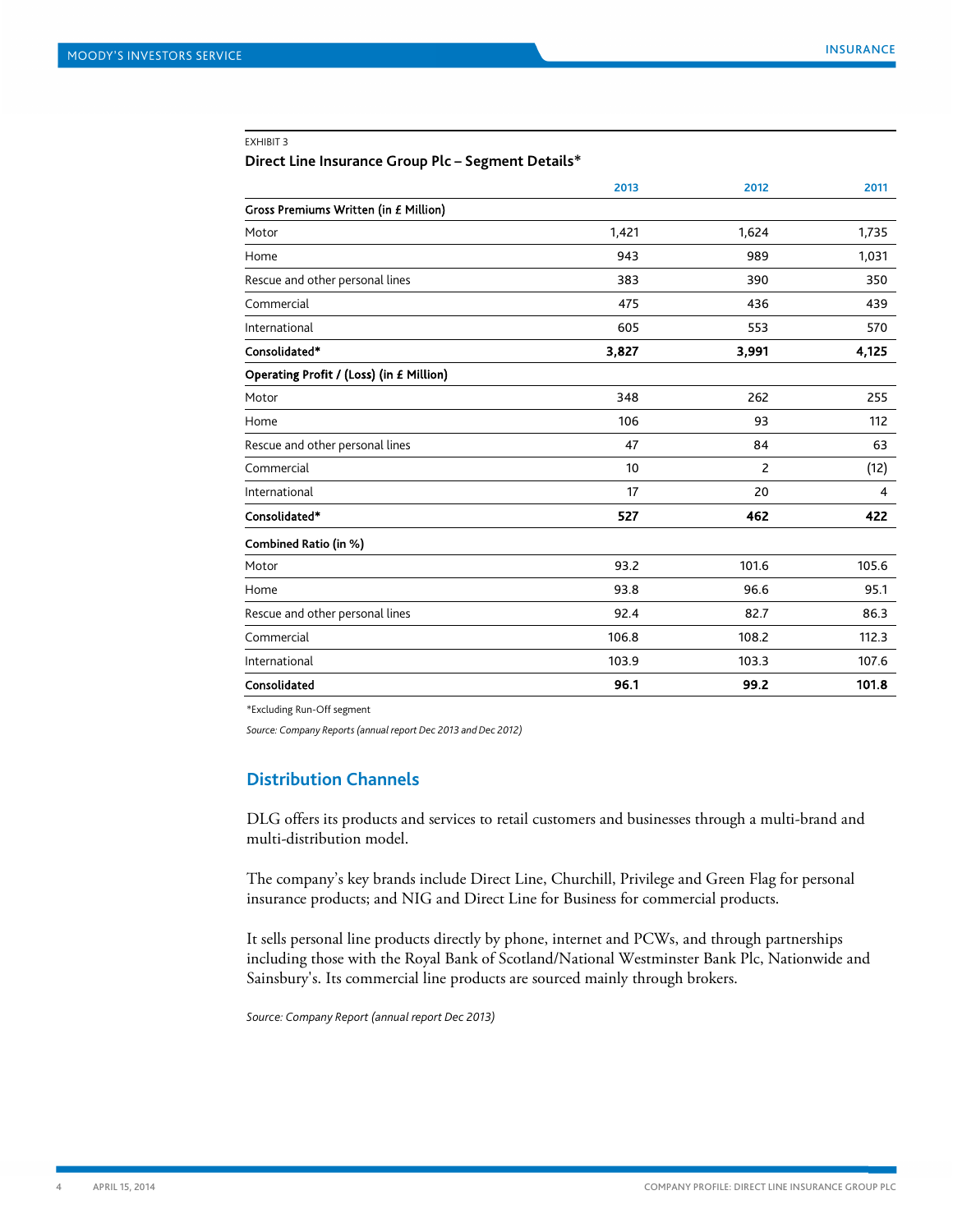#### **Organisational Structure and Ownership**

<span id="page-4-0"></span>

Until October 2012, DLG operated as a wholly owned subsidiary of RBS Group. In 2009, RBS Group committed to sell its insurance business, as a condition imposed by the European Commission for receiving state aid. Consequently, in October 2012, DLG was listed on the London Stock Exchange, following the IPO of 35.0% of its share capital that had been held by RBS Group.

In 2013, RBS Group divested a further 36.8% of DLG's share capital and in February 2014, it sold most of its remaining interest in DLG, retaining a beneficial ownership of a stake of 0.3% for longterm management incentives.

As of 31 December 2013, DLG had 1,500 million shares outstanding. As of 1 January 2014, the Group's major shareholders (owning more than 3.0% of its share capital, but excluding RBS Group, whose shareholdings were less than 3.0% as of 27 February 2014) were as follows:

| EXHIBIT 5                              |        |
|----------------------------------------|--------|
| <b>Direct Line Insurance Group Plc</b> |        |
| <b>Shareholder</b>                     | % Held |
| Artisan Partners                       | 4.00   |
|                                        |        |

<span id="page-4-1"></span>*Source: Company Reports (annual report Dec 2013 and Dec 2012, RBS Group annual report Dec 2012 and Dec 2011), Company data, London Stock Exchange[, www.fca.org.uk](http://www.fca.org.uk/)*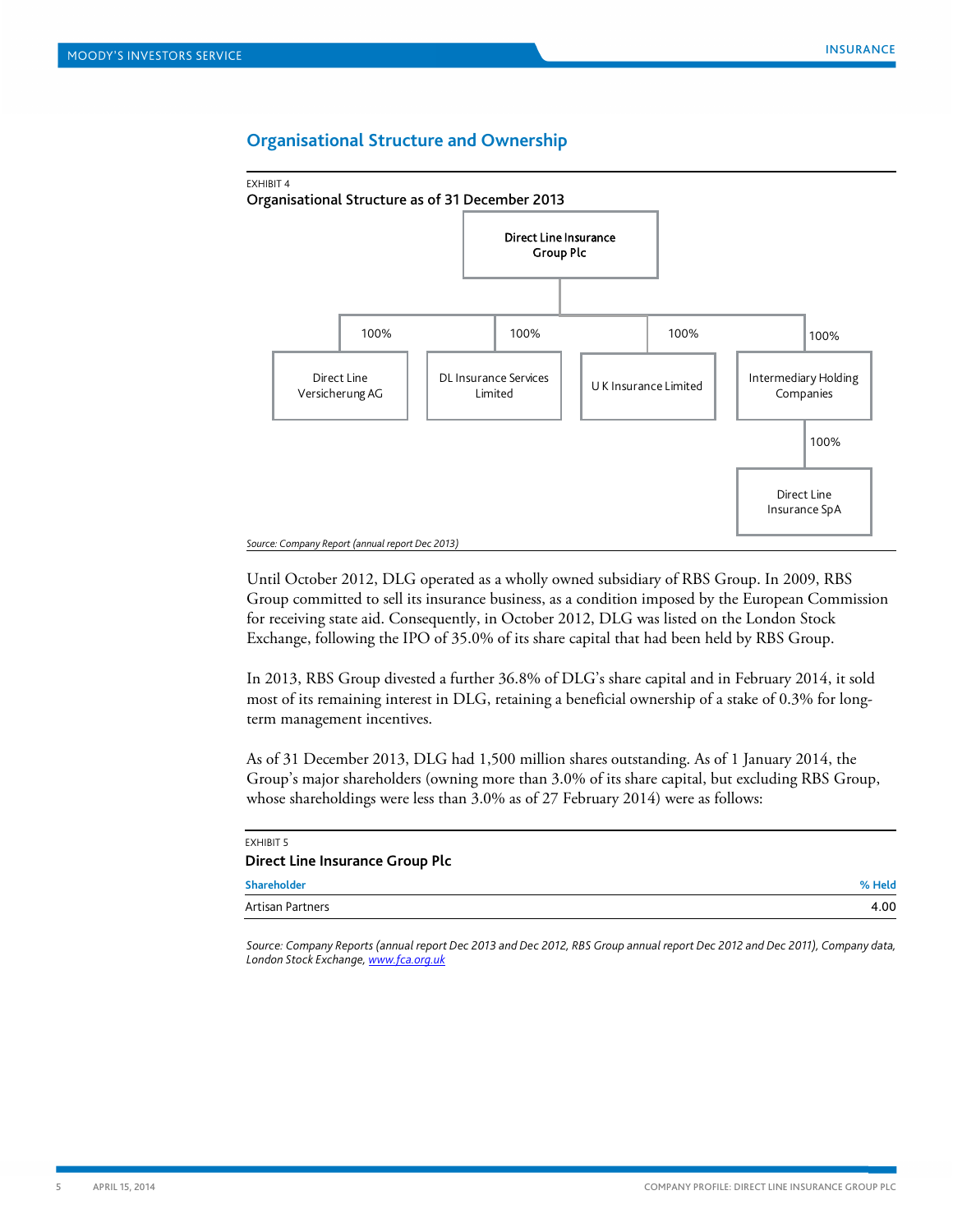#### **Company Management**

| <b>Company Management</b> | <b>Current Title</b>             | Age |
|---------------------------|----------------------------------|-----|
| Michael N Biggs           | Chairman                         | 61  |
| Paul Geddes               | Chief Executive Officer          | 44  |
| John Reizenstein          | Chief Financial Officer          | 57  |
| Darrell Evans             | Chief Customer Officer           | N/A |
| Angela Morrison           | <b>Chief Information Officer</b> | N/A |
| José Vazquez              | Chief Risk Officer               | N/A |

As of 31 Dec 2013

<span id="page-5-0"></span>*Source: Company Report (annual report Dec 2013)*

#### **Company History**

The Group was launched in 1985 as a partnership with RBS Group and in 1988, became a wholly owned subsidiary of RBS Group. Subsequently, RBS Group's insurance business, then known as RBS Insurance Group (RBSI), expanded through various acquisitions, including those of Privilege Insurance Company Limited (1998), the European motor insurance businesses of Allstate Corp. (2001), Royal Insurance (rebranded as Direct Line) from R&SA Assicurazioni (2002), and Churchill Insurance Group Plc, including National Insurance and Guarantee Corporation Ltd., from Credit Suisse Group (2003).

Following RBS Group's agreement in December 2011 to divest its insurance business, RBSI formed U K Insurance Limited, and consolidated all its UK statutory general underwriting operations into this entity. In February 2012, RBSI was rebranded as DLG and in October 2012, DLG was listed on the London Stock Exchange following the IPO of 35% of the shares held by RBS Group. In 2013, RBS Group divested a further 36.8% of the share capital in DLG through two placements, and in February 2014, it sold most of its remaining interest in DLG, retaining a beneficial ownership stake of 0.3% for long-term management incentives.

<span id="page-5-1"></span>*Source: Company Reports (annual report Dec 2013 and Dec 2012, historical financial information Dec 2011), Company data*

#### **Peer Group**

- » Aviva Insurance Limited
- » Hastings Insurance Group (Holdings) plc
- » IF P&C Insurance Company Ltd.
- » Lansforsakringar Sak Forsakrings AB
- » The Progressive Corporation
- » RSA Insurance Group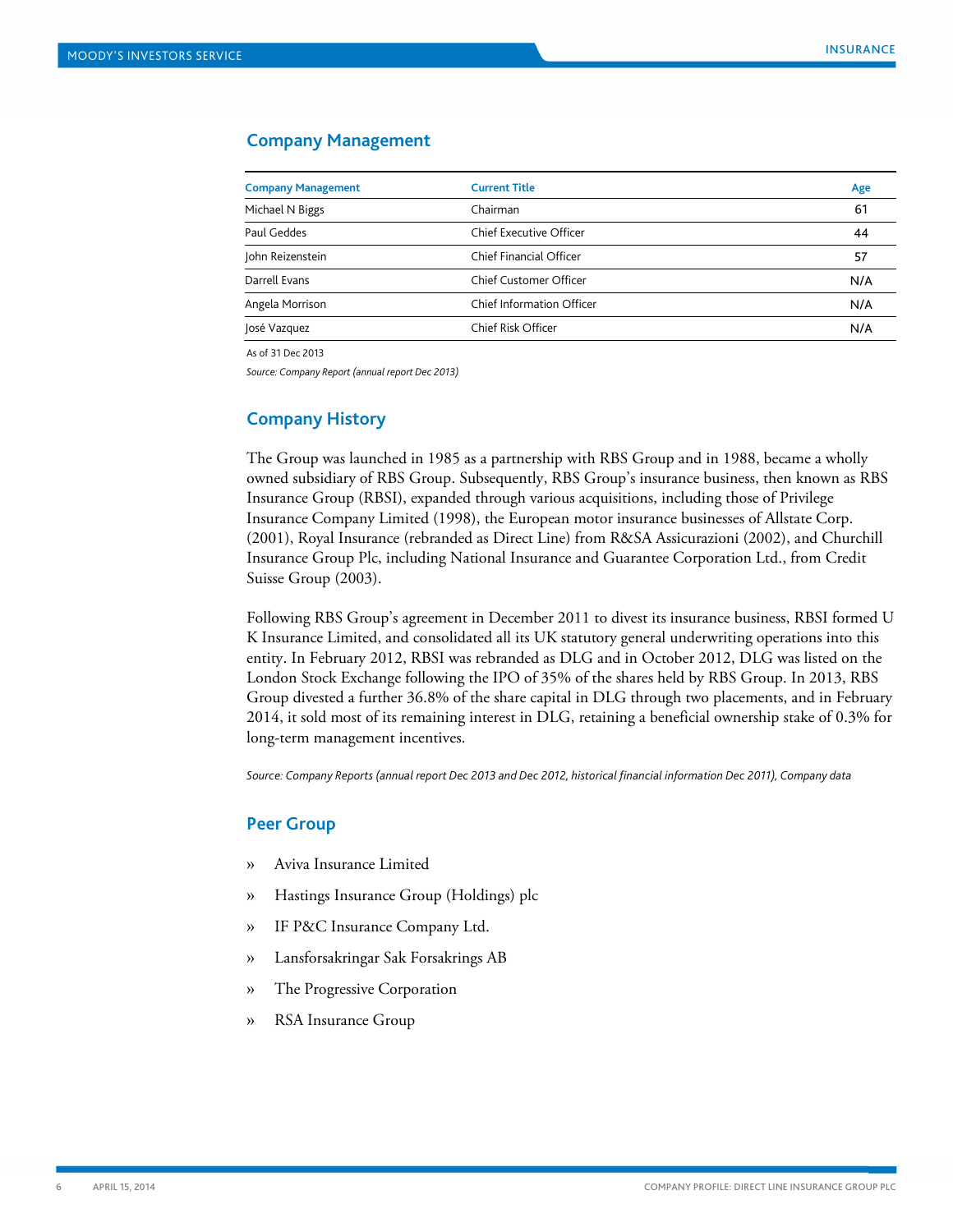### <span id="page-6-0"></span>**Subsidiaries Rated by Moody's**

<span id="page-6-1"></span>» U K Insurance Limited

#### **Moody's Related Research**

#### Rating Methodology:

» [Global Property and Casualty Insurers, December 2013 \(161516\)](http://www.moodys.com/viewresearchdoc.aspx?docid=PBC_161516)

#### Credit Opinion:

» [Direct Line Insurance Group plc](https://www.moodys.com/research/Direct-Line-Insurance-Group-plc-Credit-Opinion--COP_823134660)

#### Special Comments:

- » [U K Insurance Limited Credit Analysis, May 2012 \(141706\)](http://www.moodys.com/viewresearchdoc.aspx?docid=PBC_141706)
- » [UK General Insurance Outlook, May 2013 \(153419\)](http://www.moodys.com/viewresearchdoc.aspx?docid=PBC_153419)
- » [UK General Insurance: Motor Reforms Might Prompt Reductions in Claims Costs by Elevate](http://www.moodys.com/viewresearchdoc.aspx?docid=PBC_151665)  [Short-Term Uncertainty, March 2013 \(151665\)](http://www.moodys.com/viewresearchdoc.aspx?docid=PBC_151665)
- » [Increase in PPOs: Credit Negative for UK Motor Lines, April 2012 \(140902\)](http://www.moodys.com/viewresearchdoc.aspx?docid=PBC_140902)

#### Sector Comments:

- » [UK P&C Insurance Add-on Sturdy is Only Modeslty Credit Negative, But Continued Regulatory](http://www.moodys.com/viewresearchdoc.aspx?docid=PBC_165993)  [Probes Create Uncertainty, March 2014 \(165993\)](http://www.moodys.com/viewresearchdoc.aspx?docid=PBC_165993)
- » [UK Flood Losses Are Credit Negative for Property &](http://www.moodys.com/viewresearchdoc.aspx?docid=PBC_163776) Casualty Insurers, February 2014 (163776)
- » [Record Decline in UK Motor Premium Rates is Credit Negative for General Insurers, January](http://www.moodys.com/viewresearchdoc.aspx?docid=PBC_163363)  [2014 \(163363\)](http://www.moodys.com/viewresearchdoc.aspx?docid=PBC_163363)

<span id="page-6-2"></span>To access any of these reports, click on the entry above. Note that these references are current as of the date of publication of this report and that more recent reports may be available. All research may not be available to all clients.

#### **Related Websites and Information Sources**

For additional information, please see the company's website: [www.directlinegroup.com](http://www.directlinegroup.com/)

MOODY'S has provided links or references to third party World Wide Websites or URLs ("Links or References") solely for your convenience in locating related information and services. The websites reached through these Links or References have not necessarily been reviewed by MOODY'S, and are maintained by a third party over which MOODY'S exercises no control. Accordingly, MOODY'S expressly disclaims any responsibility or liability for the content, the accuracy of the information, and/or quality of products or services provided by or advertised on any third party web site accessed via a Link or Reference. Moreover, a Link or Reference does not imply an endorsement of any third party, any website, or the products or services provided by any third party.